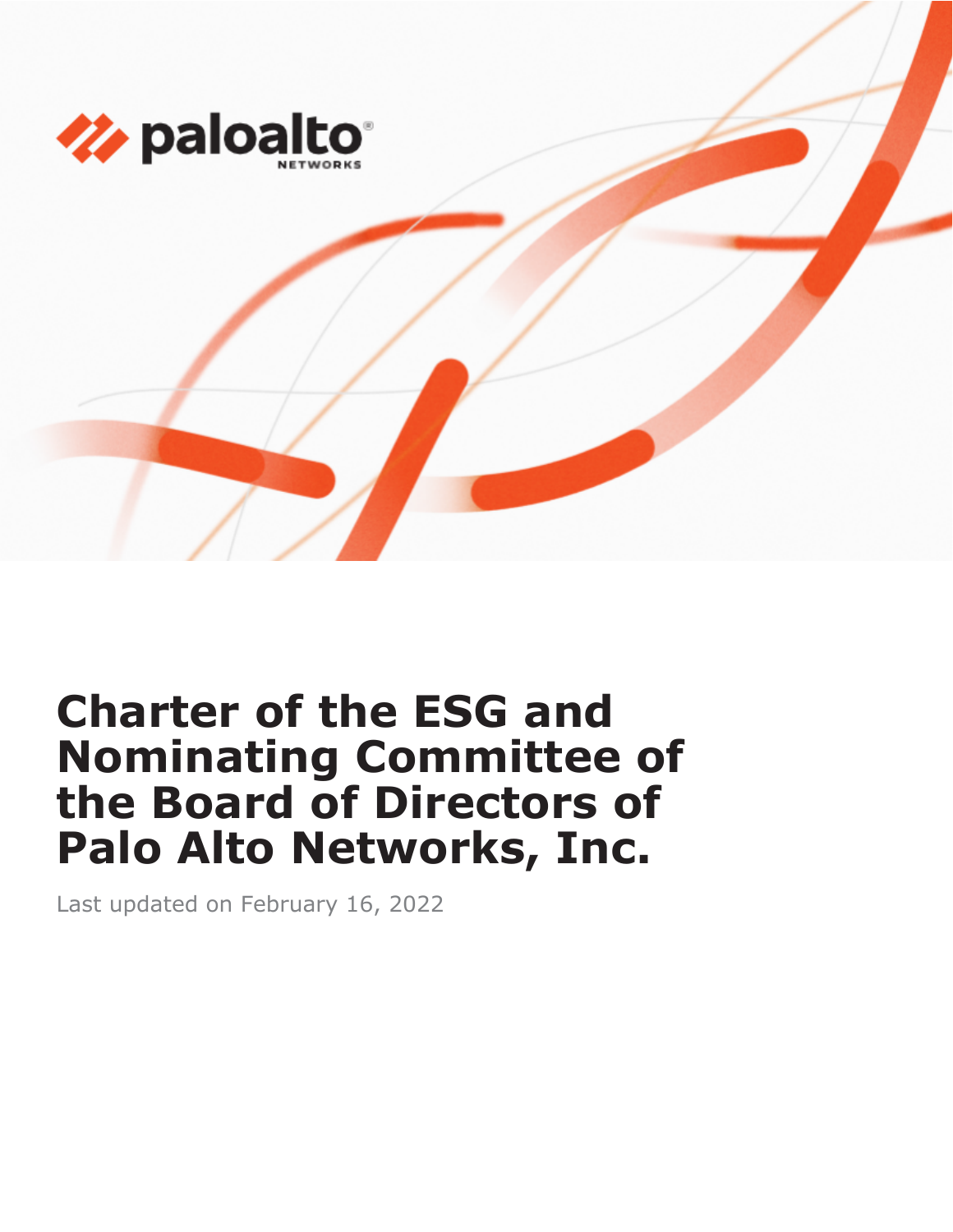#### **Purpose**

The purpose of the ESG and Nominating Committee is to ensure that the board of directors (the "Board") of Palo Alto Networks, Inc. (the "Company") is properly constituted to meet its fiduciary obligations to stockholders and the Company and to ensure that the Company has and follows appropriate corporate governance standards. To carry out this purpose, the ESG and Nominating Committee shall:

- Assist the Board in identifying individuals who are qualified to become members of the Board in accordance with criteria approved by the Board and select, or recommend to the Board that the Board select, specified individuals as the director nominees for each meeting of stockholders at which directors are to be elected.
- Review and make recommendations on Board committee structure and composition.
- Develop and recommend to the Board corporate governance guidelines applicable to the Company.
- Oversee the evaluation of the Board.

The ESG and Nominating Committee has the authority to undertake the specific duties and responsibilities as are enumerated in or consistent with this charter, and will have the authority to undertake such other specific duties as the Board from time to time prescribes.

### **Composition**

- 1. **Membership and Appointment**. The ESG and Nominating Committee shall consist of at least three (3) members of the Board. Members of the ESG and Nominating Committee shall be appointed by the Board and may be removed by the Board in its discretion.
- 2. **Qualifications**. The members of the ESG and Nominating Committee shall meet the independence requirements of the Nasdaq Stock Market ("Nasdaq") and such other qualifications as may be established by the Board from time to time.
- 3. **Chairperson**. The Board may designate a chairperson of the ESG and Nominating Committee. If the Board does not designate a chairperson, a majority of the members of the NESG and Nominating Committee may elect a chairperson of the ESG and Nominating Committee.

### **Responsibilities**

The following are the principal recurring responsibilities of the ESG and Nominating Committee. The ESG and Nominating Committee may perform such other functions as are consistent with its purpose and applicable law, rules and regulations and as the Board or the ESG and Nominating Committee deem appropriate. In carrying out its responsibilities, the ESG and Nominating Committee believes its policies and procedures should remain flexible in order to best react to changing conditions and circumstances.

- 1. **Board Composition, Evaluation, Compensation and Nominating Activities**. The ESG and Nominating Committee shall:
	- Review the composition, organization and governance of the Board and its committees, determine the criteria for Board membership, including issues of character, integrity, judgment, diversity (including gender and race), experience of particular relevance to the Company and Board, independence, age, area of expertise, length of service, potential conflicts of interest and other time commitments and the like, and make recommendations to the Board for approval.
	- Develop and review periodically the policies and procedures for considering stockholder nominees for election to the Board.
	- Search for, identify, evaluate and select, or recommend for the selection of the Board, candidates to fill new positions or vacancies on the Board, and review any candidates recommended by stockholders, provided such stockholder recommendations are made in compliance with the Company's bylaws and its stockholder nominations and recommendations policies and procedures. The ESG and Nominating Committee, in addressing the overall composition of the Board, will also consider the diversity of a Director candidate based on broader factors such as diversity of perspective, experience and expertise, as well as factors commonly associated with diversity such as diversity of gender, race or national origin.
	- Evaluate the performance of individual members of the Board eligible for re-election, and select, or recommend for the selection of the Board, the director nominees by class for election to the Board by the stockholders at the annual meeting of stockholders or any special meeting of stockholders at which directors are to be elected.
	- Consider the Board's leadership structure, including the separation of the Chairperson and chief executive officer ("CEO") roles and/or appointment of a lead independent director of the Board, either permanently or for specific purposes, and make such recommendations to the Board with respect as the ESG and Nominating Committee deems appropriate.
	- Evaluate and recommend termination of membership

Z)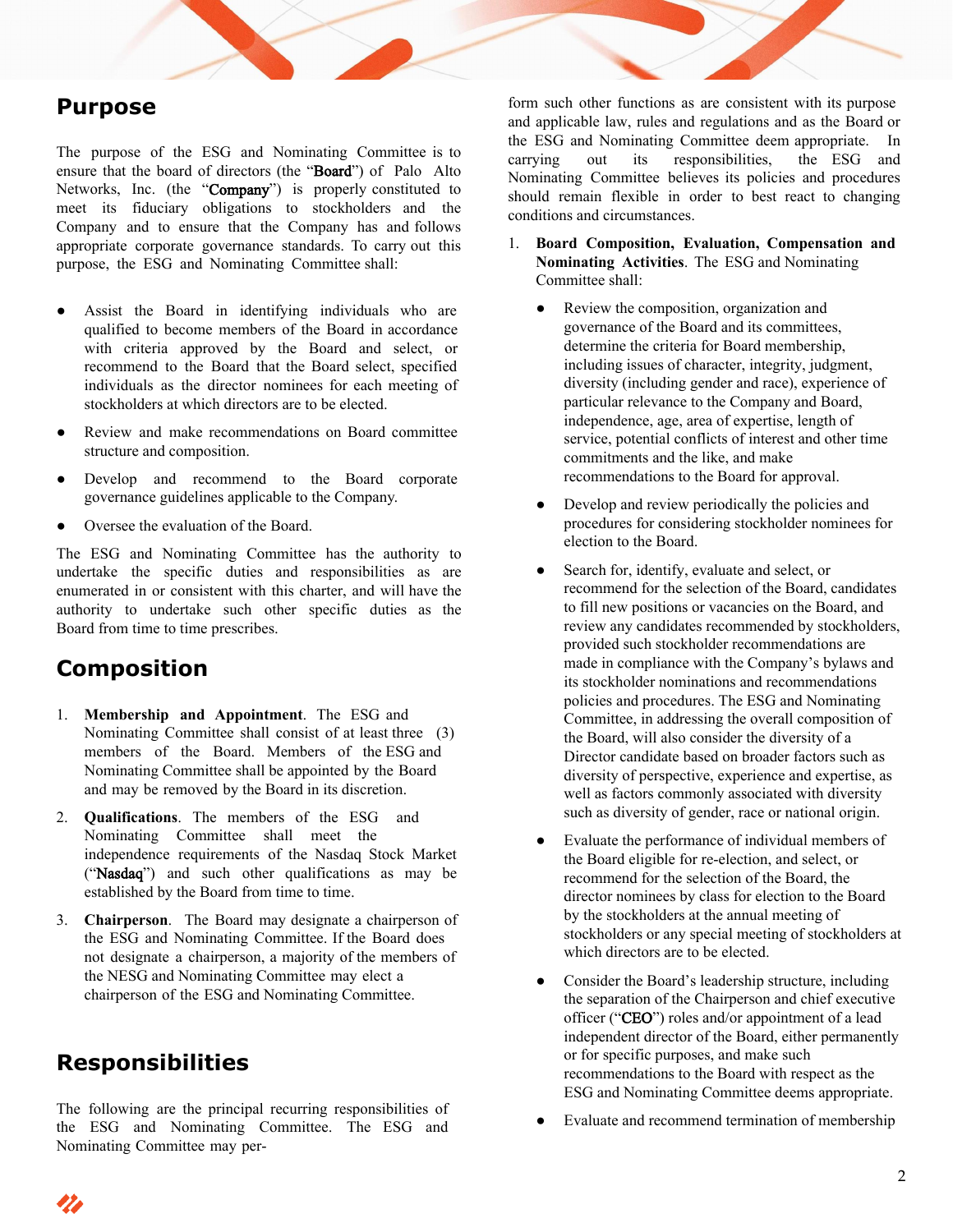of individual directors for cause or for other appropriate reasons.

- Evaluate the "independence" of directors and director nominees against the independence requirements of Nasdaq, applicable rules and regulations promulgated by the Securities and Exchange Commission, and other applicable law.
- Periodically review and recommend to the Board for approval compensation and benefits, including equity awards, for directors for Board and committee service.
- Evaluate and recommend to the Board whether any resignation should be tendered in accordance with Section Y, Directors Who Change Job Responsibility and Term Limits and Mandatory Age-Related Retirement, in the Company's corporate governance guidelines.
- 2. **Board Committees**. The ESG and Nominating Committee shall:
	- Review periodically the composition of each committee of the Board and make recommendations to the Board for the creation of additional committees or the change in mandate or dissolution of committees.
	- Recommend to the Board persons to be members and chairpersons of the various committees.
- 3. **Corporate Governance**. The ESG and Nominating Committee shall:
	- Develop and recommend to the Board a set of corporate governance guidelines applicable to the Company.
	- Review annually the corporate governance guidelines approved by the Board and their application, and recommend any changes deemed appropriate to the Board for its consideration.
	- Oversee the Company's governance practices, including reviewing and recommending to the Board for approval any changes to the Company's corporate governance framework, including its certificate of incorporation and bylaws.
	- Oversee the Board's annual performance and selfevaluation process, including, without limitation, conducting surveys of director observations, suggestions and preferences regarding how effectively the Board and each committee operates. Report its conclusions from the evaluation process, including an assessment of the Board's and the committees' compliance with the principles set forth in the corporate governance guidelines and in

the relevant committee charters. Identify areas in which the Board and the committees could improve performance.

- Conduct a periodic review of the Company's succession planning process for the CEO and any members of the Company's management team, report its findings and recommendations to the Board, and assist the Board in evaluating potential successors to the CEO or other members of the Company's executive management team.
- Conduct a periodic review on the Company's succession planning process for the Company's executive management team besides the CEO and report its findings and recommendations to the Board, as well as confer with the CEO to encourage executive management's employee development programs.
- Evaluate the participation of members of the Board in orientation and continuing education activities in accordance with applicable listing standards.
- Review and discuss with management the disclosure regarding the operations of the ESG and Nominating Committee, director independence, the Company's director nomination process and other corporate governance matters, and recommend that this disclosure be included in the Company's proxy statement or annual report on Form 10-K.
- Review any proposals properly submitted by stockholders for action at the annual meeting of stockholders and make recommendations to the Board regarding action to be taken in response to each such proposal.
- Periodically review the stock ownership guidelines applicable to members of the Board and executive officers and recommend any proposed changes to the Board.
- Oversee and periodically review the Company's environmental, social and governance programs, including the Company's policies and practices concerning (i) corporate social responsibility, (ii) environmental sustainability and (iii) corporate political contributions and lobbying activities.
- Oversee and periodically review the Company's priorities and risks relating to corporate social responsibility and environmental sustainability.

4. **Stockholder Engagement**. The ESG and Nominating Committee shall provide oversight of the Company's stockholder engagement program, including periodically reviewing and discussing with management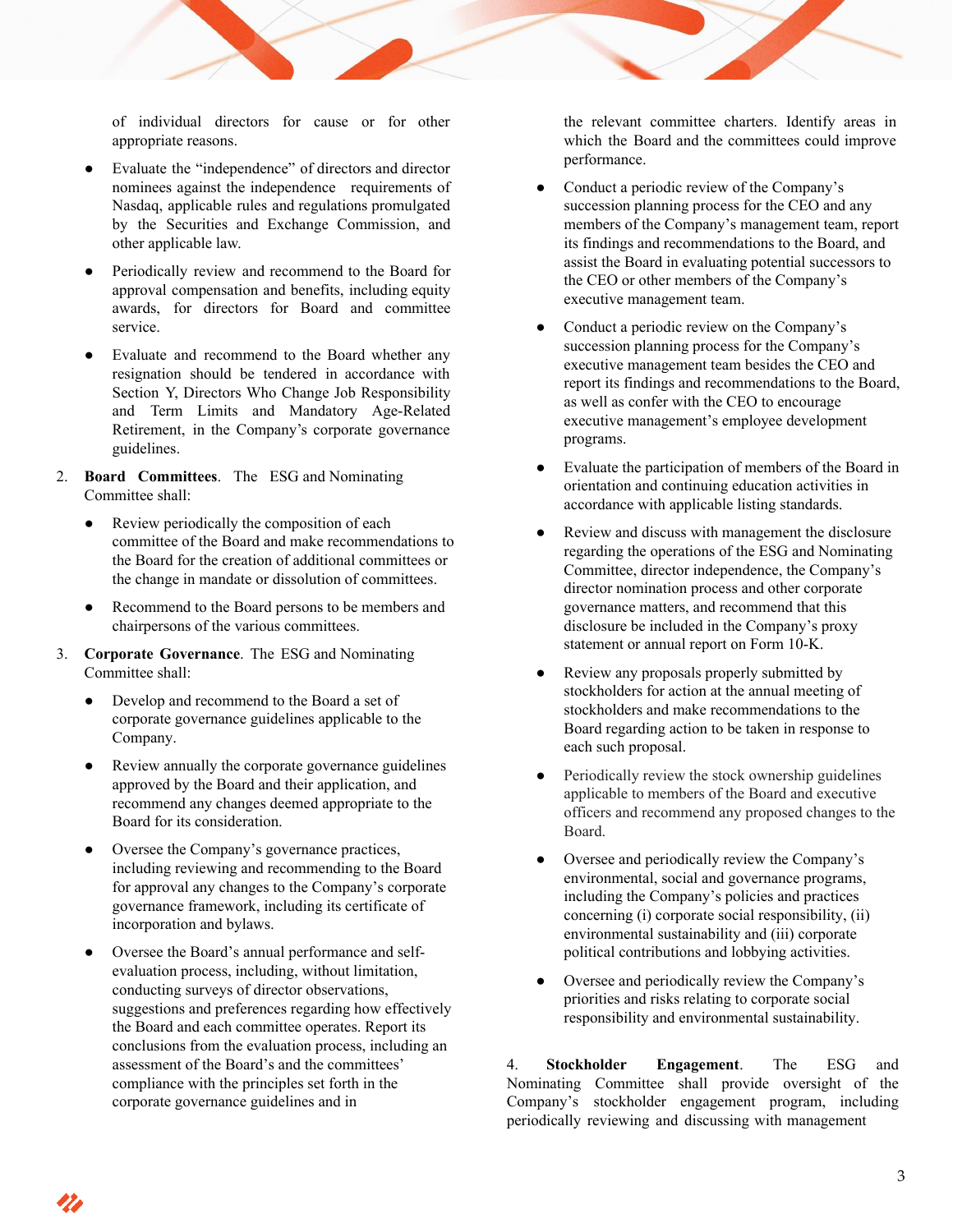the Company's overall approach to investor relations (including the philosophy, strategy and practices). The ESG and Nominating Committee shall also oversee the Company's policies and procedures for stockholder communications to independent directors.

- 5. **Conflicts of Interest**. The ESG and Nominating Committee shall:
	- Periodically review, approve and monitor compliance with the Company's Code of Business Conduct and Ethics.
	- Consider questions of possible conflicts of interest of Board members and of corporate officers.
	- Review actual and potential conflicts of interest of Board members and corporate officers, other than related party transactions reviewed by the Audit Committee, and approve or prohibit any involvement of such persons in matters that may involve a conflict of interest or the taking of a corporate opportunity.
- 6. **Legal and Regulatory Compliance.** The ESG and Nominating Committee shall oversee and discuss, as needed, with management, reports regarding compliance with applicable laws, regulations and internal compliance programs (in each case to the extent not pertaining to financial, accounting and/or tax matters), including compliance with the Foreign Corrupt Practices Act, foreign anticorruption laws and export control regulations. The ESG and Nominating Committee shall discuss with management any correspondence with regulators or governmental agencies.

## **Meeting and Procedures**

- 1. **Meetings**:
	- The ESG and Nominating Committee will set its own schedule of meetings and will meet at least two (2) times per year, with the option of holding additional meetings at such times as it deems necessary or appropriate. The chairperson of the ESG and Nominating Committee shall preside at, and approve the agenda for, each meeting. If a chair- person is not designated or present, an acting chair may be designated by the ESG and Nominating Committee members present. The ESG and Nominating Committee may act by written consent (which may include electronic consent), which shall constitute a valid action of the ESG and Nominating Committee if it has been approved by each ESG and Nominating Committee

member and shows the date of approval. Any written consent will be effective on the date of the last approval and will be filed with the minutes of the meetings of the Board.

- o Written minutes of the NSG and Nominating Committee will be kept and filed with the minutes of the meetings of the Board.
- o The ESG and Nominating Committee may invite to its meetings any director, officer or employee of the Company and such other persons as it deems appropriate in order to carry out its responsibilities. The ESG and Nominating Committee may also exclude from its meetings any persons it deems appropriate, including non-management directors who are not members of the ESG and Nominating Committee, in order to carry out its responsibilities.
- 2. **Reporting to the Board of Directors**. Consistent with this charter, the ESG and Nominating Committee shall report to the Board regarding its recommendations for director nominees for the next annual meeting of stockholders or any special meeting of stockholders at which directors are to be elected or to fill vacancies or newly created directorships on the Board or committees. In addition, the ESG and Nominating Committee shall report regularly to the Board (i) following meetings of the ESG and Nominating Committee, (ii) with respect to its review and assessment of corporate governance matters and such other matters as are relevant to the ESG and Nominating Committee's discharge of its responsibilities and (iii) with respect to such recommendations as the ESG and Nominating Committee may deem appropriate. The report to the Board may take the form of an oral report by the chairperson or any other member of the ESG and Nominating Committee designated by the ESG and Nominating Committee to make such report.
- 3. **Authority to Retain Advisors**. In performing its responsibilities, the ESG and Nominating Committee shall have the authority to engage and obtain advice, reports or opinions from internal or independent counsel, consultants, and other expert advisors, as it determines necessary or appropriate, to carry out its duties. The ESG and Nominating Committee shall have sole authority to retain and terminate search firms that are engaged to assist in identifying director candidates, including sole authority to approve the search firm's fees